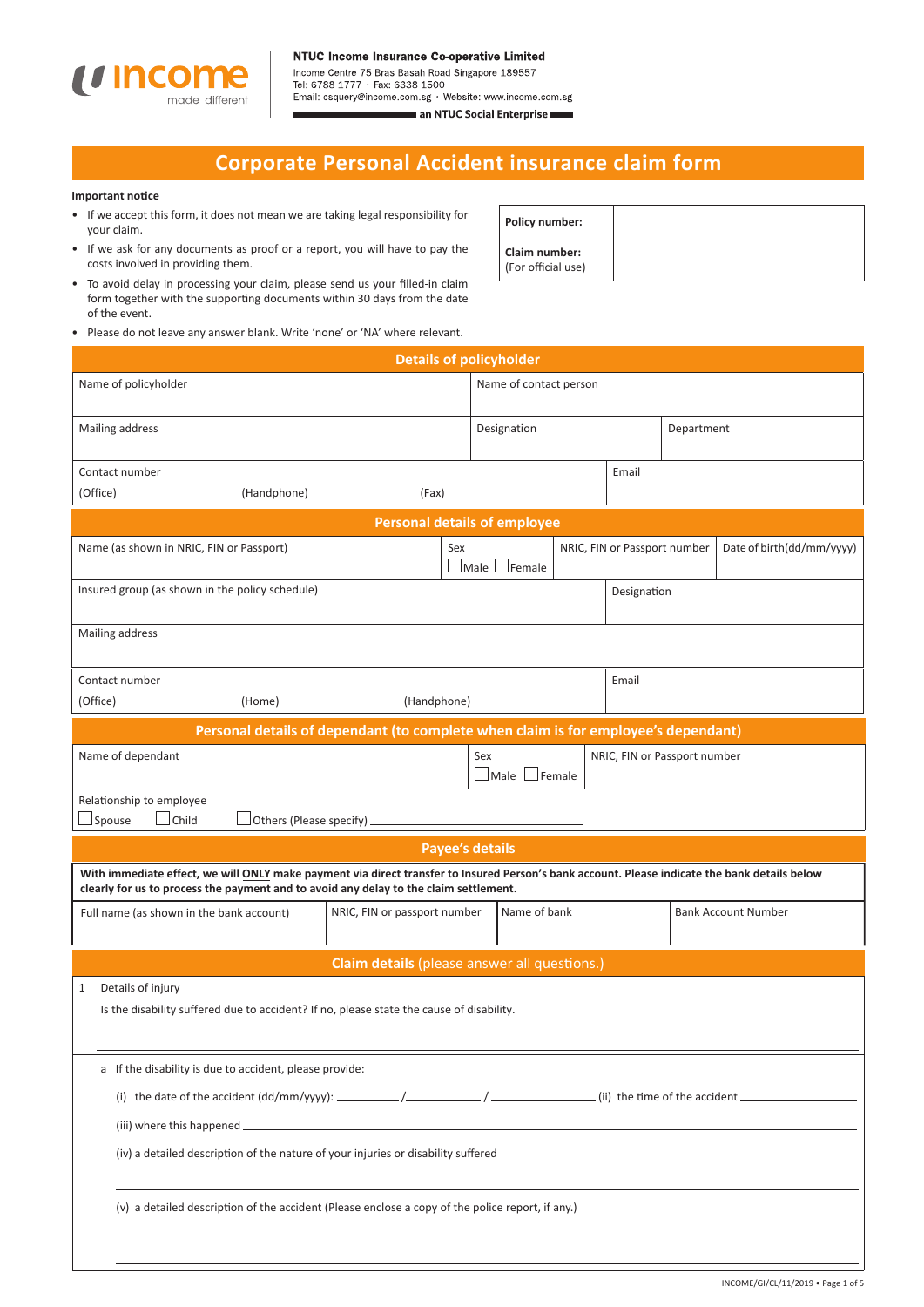|                                                                                                                                          | Yes<br> No<br>c (i) Has the insured been given hospital or medical leave? If 'Yes', please give the start and end date of the hospital or medical leave.                                                      |                                                |                                                       |  |  |  |
|------------------------------------------------------------------------------------------------------------------------------------------|---------------------------------------------------------------------------------------------------------------------------------------------------------------------------------------------------------------|------------------------------------------------|-------------------------------------------------------|--|--|--|
|                                                                                                                                          |                                                                                                                                                                                                               |                                                |                                                       |  |  |  |
|                                                                                                                                          | (ii) Please advise if your hospital or medical leave is finalised and completed?                                                                                                                              |                                                | No<br>Yes                                             |  |  |  |
|                                                                                                                                          | If Yes, please state the date the insured return to work (dd/mm/yyyy):                                                                                                                                        |                                                |                                                       |  |  |  |
|                                                                                                                                          | If No, please state when the hospital or medical leave is expected to be completed (dd/mm/yyyy):                                                                                                              |                                                |                                                       |  |  |  |
|                                                                                                                                          | 2 How were you admitted to the hospital?                                                                                                                                                                      |                                                |                                                       |  |  |  |
|                                                                                                                                          | Referral by a general practitioner, specialist or other hospital (please delete)<br>Please give the name and address of the referring doctor or hospital.                                                     |                                                |                                                       |  |  |  |
|                                                                                                                                          | A & E department                                                                                                                                                                                              |                                                |                                                       |  |  |  |
| 3                                                                                                                                        | Please provide the name, contact number and address of the doctor who is treating you for your current condition or injury.                                                                                   |                                                |                                                       |  |  |  |
|                                                                                                                                          | 4 Was any surgery carried out for this condition? If Yes, please provide details below.                                                                                                                       |                                                | $\Box$ Yes<br> No                                     |  |  |  |
|                                                                                                                                          | Surgical operation or procedure                                                                                                                                                                               | Date of operation or procedure<br>(dd/mm/yyyy) | Surgical code or table<br>(please ask to your doctor) |  |  |  |
|                                                                                                                                          |                                                                                                                                                                                                               |                                                |                                                       |  |  |  |
|                                                                                                                                          |                                                                                                                                                                                                               |                                                |                                                       |  |  |  |
|                                                                                                                                          |                                                                                                                                                                                                               |                                                |                                                       |  |  |  |
|                                                                                                                                          | 5 Has the insured person previously suffered a similar injury or illness?                                                                                                                                     |                                                | $\Box$ Yes<br>$\overline{\phantom{1}}$ No             |  |  |  |
|                                                                                                                                          | If Yes, please give details.                                                                                                                                                                                  |                                                |                                                       |  |  |  |
|                                                                                                                                          |                                                                                                                                                                                                               |                                                |                                                       |  |  |  |
|                                                                                                                                          |                                                                                                                                                                                                               |                                                |                                                       |  |  |  |
|                                                                                                                                          |                                                                                                                                                                                                               |                                                |                                                       |  |  |  |
|                                                                                                                                          | 6 Has treatment been completed? If no, please say when the treatment is expected to be completed.                                                                                                             |                                                | $\Box$ Yes<br>⊥No                                     |  |  |  |
|                                                                                                                                          |                                                                                                                                                                                                               |                                                |                                                       |  |  |  |
|                                                                                                                                          |                                                                                                                                                                                                               |                                                |                                                       |  |  |  |
| $\overline{7}$                                                                                                                           | Others sections<br>For any other claim which does not fall within the sections shown above, please provide details of the claim. If there is not enough space below,                                          |                                                |                                                       |  |  |  |
|                                                                                                                                          | please attach another page.                                                                                                                                                                                   |                                                |                                                       |  |  |  |
|                                                                                                                                          |                                                                                                                                                                                                               |                                                |                                                       |  |  |  |
|                                                                                                                                          |                                                                                                                                                                                                               |                                                |                                                       |  |  |  |
|                                                                                                                                          |                                                                                                                                                                                                               |                                                |                                                       |  |  |  |
|                                                                                                                                          |                                                                                                                                                                                                               |                                                |                                                       |  |  |  |
| Other insurance coverage (Please answer all questions.)                                                                                  |                                                                                                                                                                                                               |                                                |                                                       |  |  |  |
|                                                                                                                                          | 1 Does the insured have other insurance cover for refunding medical expenses?<br>If Yes, please give the name of the insurer and list the policy plan and sum assured:                                        |                                                | $\Box$ Yes $\Box$ No                                  |  |  |  |
|                                                                                                                                          | 2 Does the insured's employer have other insurance cover (for example, workmen's compensation) for medical expenses?<br>If Yes, please give the name of the insurer and list the policy plan and sum assured: |                                                | $\Box$ Yes $\Box$ No                                  |  |  |  |
| $\Box$ Yes $\Box$ No<br>3 Has a similar claim for medical expenses for this incident been made from the insurers named above in 1 and 2? |                                                                                                                                                                                                               |                                                |                                                       |  |  |  |
|                                                                                                                                          |                                                                                                                                                                                                               |                                                |                                                       |  |  |  |

## **Supporting documents**

The below documents which have been **marked** will be enclosed with the claim form.

 $\Box$ **Death Claim:**

- $\Box$  1 For death in Singapore copy of death certificate
	- For death outside Singapore –
	- (a) certified true copy of death certificate by your lawyer or any notary public
	- (b) Letter from Immigration and Checkpoint Authority (ICA) this letter is issued by ICA for Singaporeans or permanent residents (PR) who died overseas. It confirms they saw the Singapore IC, passport and overseas death certificate
	- (c) Repatriation report (if the body was sent home to Singapore for cremation or burial)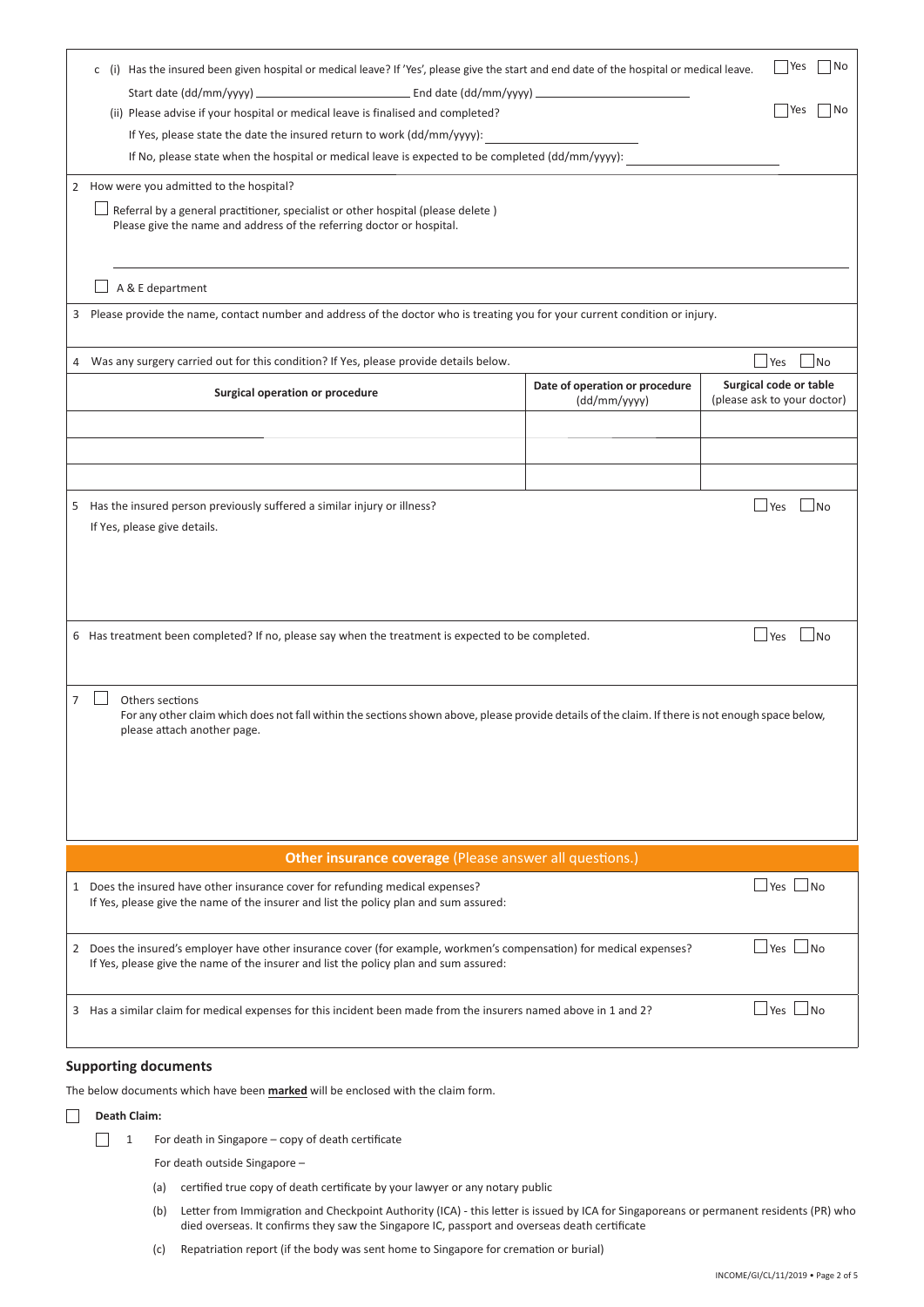$\Box$ 2 Autopsy report, toxicological report or coroner's findings

 $\Box$ 

 $\hfill \square$ 

 $\Box$ 

 $\Box$ 3 Proof of policyholder's or claimant's relationship to the person who died

|                                                                                                                                                                                                                                                                                                                                                                                                                                                                                   |   | <b>Policyholder or Person claiming</b>                                                       | <b>Documents needed</b>                                                                                                                                                                                                                                                                                                                                                                                                                                                                                                                                                                                                                               |  |  |
|-----------------------------------------------------------------------------------------------------------------------------------------------------------------------------------------------------------------------------------------------------------------------------------------------------------------------------------------------------------------------------------------------------------------------------------------------------------------------------------|---|----------------------------------------------------------------------------------------------|-------------------------------------------------------------------------------------------------------------------------------------------------------------------------------------------------------------------------------------------------------------------------------------------------------------------------------------------------------------------------------------------------------------------------------------------------------------------------------------------------------------------------------------------------------------------------------------------------------------------------------------------------------|--|--|
|                                                                                                                                                                                                                                                                                                                                                                                                                                                                                   |   | Husband or wife                                                                              | Marriage certificate                                                                                                                                                                                                                                                                                                                                                                                                                                                                                                                                                                                                                                  |  |  |
|                                                                                                                                                                                                                                                                                                                                                                                                                                                                                   |   | Parent                                                                                       | Birth certificate of person who has died                                                                                                                                                                                                                                                                                                                                                                                                                                                                                                                                                                                                              |  |  |
|                                                                                                                                                                                                                                                                                                                                                                                                                                                                                   |   | Child                                                                                        | Birth certificate of policyholder or person claiming                                                                                                                                                                                                                                                                                                                                                                                                                                                                                                                                                                                                  |  |  |
|                                                                                                                                                                                                                                                                                                                                                                                                                                                                                   |   | Brother or sister                                                                            | Birth certificates of person who died and policyholder or person claiming                                                                                                                                                                                                                                                                                                                                                                                                                                                                                                                                                                             |  |  |
|                                                                                                                                                                                                                                                                                                                                                                                                                                                                                   | 4 |                                                                                              | Newspaper clipping and police or accident report (if death was due to accidental or violent causes)                                                                                                                                                                                                                                                                                                                                                                                                                                                                                                                                                   |  |  |
|                                                                                                                                                                                                                                                                                                                                                                                                                                                                                   | 5 |                                                                                              | Last will of deceased (if they had left a will) or letter of administration (if there is no will)                                                                                                                                                                                                                                                                                                                                                                                                                                                                                                                                                     |  |  |
|                                                                                                                                                                                                                                                                                                                                                                                                                                                                                   | 6 | Estate duty certificate                                                                      |                                                                                                                                                                                                                                                                                                                                                                                                                                                                                                                                                                                                                                                       |  |  |
|                                                                                                                                                                                                                                                                                                                                                                                                                                                                                   |   |                                                                                              |                                                                                                                                                                                                                                                                                                                                                                                                                                                                                                                                                                                                                                                       |  |  |
|                                                                                                                                                                                                                                                                                                                                                                                                                                                                                   |   | Permanent disability claim:                                                                  |                                                                                                                                                                                                                                                                                                                                                                                                                                                                                                                                                                                                                                                       |  |  |
|                                                                                                                                                                                                                                                                                                                                                                                                                                                                                   | 1 |                                                                                              | Medical report - (Attending doctor to complete the attached medical report form)                                                                                                                                                                                                                                                                                                                                                                                                                                                                                                                                                                      |  |  |
|                                                                                                                                                                                                                                                                                                                                                                                                                                                                                   | 2 |                                                                                              | Medical report stating clearly the start, cause, extent of permanent disability and nature of injury or illness                                                                                                                                                                                                                                                                                                                                                                                                                                                                                                                                       |  |  |
|                                                                                                                                                                                                                                                                                                                                                                                                                                                                                   | 3 | Newspaper clipping and police or accident report                                             |                                                                                                                                                                                                                                                                                                                                                                                                                                                                                                                                                                                                                                                       |  |  |
|                                                                                                                                                                                                                                                                                                                                                                                                                                                                                   |   |                                                                                              | (if total and permanent disability or permanent incapacity was due to accidental or violent causes)                                                                                                                                                                                                                                                                                                                                                                                                                                                                                                                                                   |  |  |
|                                                                                                                                                                                                                                                                                                                                                                                                                                                                                   |   |                                                                                              |                                                                                                                                                                                                                                                                                                                                                                                                                                                                                                                                                                                                                                                       |  |  |
|                                                                                                                                                                                                                                                                                                                                                                                                                                                                                   |   | Medical expenses claim:                                                                      |                                                                                                                                                                                                                                                                                                                                                                                                                                                                                                                                                                                                                                                       |  |  |
|                                                                                                                                                                                                                                                                                                                                                                                                                                                                                   | 1 |                                                                                              | Medical report – (Attending doctor to complete the attached medical report form)                                                                                                                                                                                                                                                                                                                                                                                                                                                                                                                                                                      |  |  |
|                                                                                                                                                                                                                                                                                                                                                                                                                                                                                   | 2 | Medical reports or laboratory reports or inpatient discharge summary                         |                                                                                                                                                                                                                                                                                                                                                                                                                                                                                                                                                                                                                                                       |  |  |
|                                                                                                                                                                                                                                                                                                                                                                                                                                                                                   |   |                                                                                              | (stating clearly the start date, cause, extent of permanent disability (if this applies) and nature of injury or illness)                                                                                                                                                                                                                                                                                                                                                                                                                                                                                                                             |  |  |
|                                                                                                                                                                                                                                                                                                                                                                                                                                                                                   | 3 |                                                                                              | For a stay in hospital (if this applies and the claim is eligible) - Original final hospital bill and receipt of payment                                                                                                                                                                                                                                                                                                                                                                                                                                                                                                                              |  |  |
|                                                                                                                                                                                                                                                                                                                                                                                                                                                                                   | 4 |                                                                                              | For outpatient treatment (if this applies and the claim is eligible) – Original itemised medical bill and receipt of payment                                                                                                                                                                                                                                                                                                                                                                                                                                                                                                                          |  |  |
|                                                                                                                                                                                                                                                                                                                                                                                                                                                                                   | 5 | Newspaper clipping and police or accident report                                             |                                                                                                                                                                                                                                                                                                                                                                                                                                                                                                                                                                                                                                                       |  |  |
|                                                                                                                                                                                                                                                                                                                                                                                                                                                                                   | 6 |                                                                                              | If items 3 and 4 have been given to another insurer or employer, please provide:                                                                                                                                                                                                                                                                                                                                                                                                                                                                                                                                                                      |  |  |
|                                                                                                                                                                                                                                                                                                                                                                                                                                                                                   |   | (a)                                                                                          | a certified true copy of the bills by the insurer or employer;                                                                                                                                                                                                                                                                                                                                                                                                                                                                                                                                                                                        |  |  |
|                                                                                                                                                                                                                                                                                                                                                                                                                                                                                   |   | (b)                                                                                          | a reimbursement letter or payslip reflecting the co-payment by the insured or the employer; or                                                                                                                                                                                                                                                                                                                                                                                                                                                                                                                                                        |  |  |
|                                                                                                                                                                                                                                                                                                                                                                                                                                                                                   |   | a discharge voucher or settlement advice by the insurer<br>(c)                               |                                                                                                                                                                                                                                                                                                                                                                                                                                                                                                                                                                                                                                                       |  |  |
|                                                                                                                                                                                                                                                                                                                                                                                                                                                                                   |   | Weekly cash claim                                                                            |                                                                                                                                                                                                                                                                                                                                                                                                                                                                                                                                                                                                                                                       |  |  |
|                                                                                                                                                                                                                                                                                                                                                                                                                                                                                   | 1 |                                                                                              | Medical report - (Attending doctor to complete the attached medical report form)                                                                                                                                                                                                                                                                                                                                                                                                                                                                                                                                                                      |  |  |
|                                                                                                                                                                                                                                                                                                                                                                                                                                                                                   | 2 | Medical reports or laboratory reports or inpatient summary                                   |                                                                                                                                                                                                                                                                                                                                                                                                                                                                                                                                                                                                                                                       |  |  |
|                                                                                                                                                                                                                                                                                                                                                                                                                                                                                   |   |                                                                                              | (stating clearly the start date, cause, extent of permanent disability (if this applies) and nature of injury or illness)                                                                                                                                                                                                                                                                                                                                                                                                                                                                                                                             |  |  |
|                                                                                                                                                                                                                                                                                                                                                                                                                                                                                   | 3 | Newspaper clipping and police or accident report                                             |                                                                                                                                                                                                                                                                                                                                                                                                                                                                                                                                                                                                                                                       |  |  |
|                                                                                                                                                                                                                                                                                                                                                                                                                                                                                   | 4 | Medical leave certificate                                                                    |                                                                                                                                                                                                                                                                                                                                                                                                                                                                                                                                                                                                                                                       |  |  |
|                                                                                                                                                                                                                                                                                                                                                                                                                                                                                   |   |                                                                                              |                                                                                                                                                                                                                                                                                                                                                                                                                                                                                                                                                                                                                                                       |  |  |
|                                                                                                                                                                                                                                                                                                                                                                                                                                                                                   |   | This is not a full list and we may ask for other documents.                                  |                                                                                                                                                                                                                                                                                                                                                                                                                                                                                                                                                                                                                                                       |  |  |
|                                                                                                                                                                                                                                                                                                                                                                                                                                                                                   |   |                                                                                              | <b>Personal Data Collection Statement</b>                                                                                                                                                                                                                                                                                                                                                                                                                                                                                                                                                                                                             |  |  |
|                                                                                                                                                                                                                                                                                                                                                                                                                                                                                   |   | the purpose for which an individual has given consent to.                                    | Income recognises its obligations under the Personal Data Protection Act 2012 (PDPA) which include the collection, use and disclosure of personal data for                                                                                                                                                                                                                                                                                                                                                                                                                                                                                            |  |  |
|                                                                                                                                                                                                                                                                                                                                                                                                                                                                                   |   | as test results, medical examination results, and health records from medical practitioners. | The personal data collected by Income includes all personal data provided in this form, or in any document provided, or to be provided to us by you or<br>your insured persons or from other sources, for the purpose of this insurance transaction. It includes all personal data for us to evaluate or administer this<br>transaction. For example, if you are submitting a claim for an insurance policy, in addition to the personal data provided in the claim form, the personal<br>data will also include any subsequent information we collect on health or any information that is necessary for us to decide whether to pay the claim, such |  |  |
| Before your insured persons' personal data is collected by us, we rely on you to notify, inform and make them aware of the following:<br>(a) that you will or may provide their personal data to us, or their personal data may be provided from other sources to us;<br>(b) the third parties to whom the personal data may be provided by us;<br>(c) the purposes we and the third parties will use it for; and<br>(d) how your insured persons can access their personal data. |   |                                                                                              |                                                                                                                                                                                                                                                                                                                                                                                                                                                                                                                                                                                                                                                       |  |  |
| We also rely on you to obtain their consent on all the above matters and will assume that their consent has been obtained before their personal data is<br>collected by us. If you have not done or will not do any of the above matter, you must alert us before any relevant personal data is collected by us.                                                                                                                                                                  |   |                                                                                              |                                                                                                                                                                                                                                                                                                                                                                                                                                                                                                                                                                                                                                                       |  |  |

You may not alter any of the wording in this 'Personal data collection statement'. Any attempt to do so will be of no effect.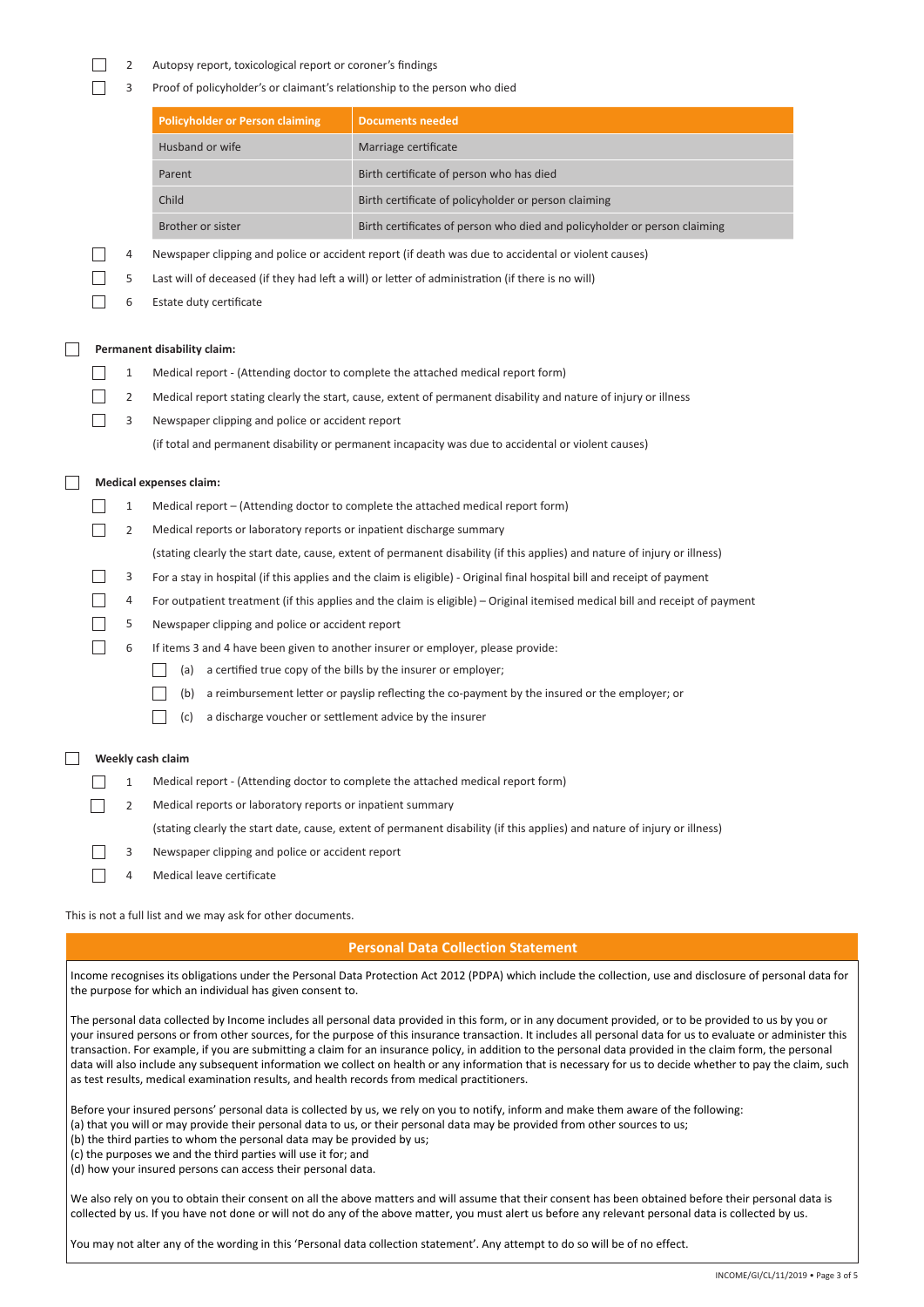#### **1. Purpose of collection**

- We may collect and use the personal data to:
- (a) carry out identity checks;
- (b) carry out membership or information checks;
- (c) communicate on purposes relating to an application or policy;
- (d) decide whether to insure or continue to insure you and your insured persons;
- (e) provide ongoing services and respond to your inquiries or instructions;
- (f) make or obtain payments;
- (g) investigate and settle claims;
- (h) recover any debt owed to us;
- (i) detect and prevent fraud, unlawful or improper activities;
- (j) conduct research and statistical analysis;
- (k) coach employees and monitor for quality assurance;
- (l) reinsure risks and for reinsurance administration;
- (m) comply with all applicable laws, including reporting to regulatory and industry entities; and

#### **2. Disclosure of personal data**

We may disclose personal data belonging to you or your insured persons for the purposes set out in Section 1 to these parties:

- (a) your insurance agents, insurance broker, association, employer or group policyholder;
- (b) medical professionals and institutions;
- (c) insurers and reinsurers;
- (d) local or overseas service providers to provide us with services such as printing, mail distribution, data storage, data entry, marketing and research, disaster recovery or emergency assistance services;
- (e) debt collection agencies;
- (f) dispute resolution parties;
- (g) parties that assist us to investigate, administer and adjudicate claims;
- (h) financial institutions;
- (i) credit reference agencies;
- (j) industry associations; and
- (k) regulators, law enforcement and government agencies.

#### **3. Consequence of withdrawing consent to the collection, use and disclosure of personal data**

You may refuse or withdraw your consent for us to collect, use or disclose your personal data and your insured persons' personal data by giving us reasonable notice so long as there are no legal or contractual restrictions preventing you from doing so. For example, you may withdraw your consent for your personal data to be used for marketing purposes, and this withdrawal will not affect our ability to provide you with the products and services that you asked for or have with us. But if you withdraw your consent for us to use your personal data for your insurance matters, this will affect our ability to provide you with the products and services that you asked for or have with us, including preventing us from keeping your insurance cover in force or properly assessing and processing your claim. Withdrawing such consent will require you to surrender or terminate all your policies with us.

#### **4. Access and correction rights**

You can request access to any personal data of yours that we have, and request to know how it is being used and disclosed for the last 12 months to the extent your right is allowed by law. If we allow you access, we may charge you a reasonable fee. You also have the right to request correction of your personal data.

You may make your request to access or correct your personal data by writing to:

The Data Protection Officer, Income Centre, 75 Bras Basah Road, Singapore 189557. Alternatively, you can email to: DPO@income.com.sg. For any request to withdraw your consent, please contact Income Contact Centre at 6788 1777 or email to consentwithdrawal@income.com.sg.

### **Declaration and authorisation**

I certify that the information in this form is true and complete and I have not withheld any material information.

I confirm that I understand and agree to the 'Personal data collection statement'.

For the purposes of policy administration including processing and investigating this claim, and deciding whether Income is to insure or continue to insure me for my insurance applications or policies.

- a. I authorize any person or organization who has relevant information pertaining to this claim, including any medical practitioner, health care provider or institution, insurance company, and investigative agencies, to release and exchange such information (including personal health information) requested by Income and/or its claims service providers.
- b. I authorize Income and its claims service providers to collect, use, disclose and to exchange with the persons or organizations listed above any information (including personal health information).

c. I am authorized to disclose information (including personal health information) about the insured person if this claim is made on behalf of them.

I agree that a photocopy or electronic version of this authorization shall be as valid as the original.

**Before sending this to us, please make sure you have filled in all the relevant sections related to your claim in full and you have attached the documents we have asked for together with the form. We will process your claim when we receive the full supporting documents. Please send the claim documents to any of our branches. Or, you can give them to your insurance agent, or post them to : Property & Casualty Claims, Income, PO Box 0132, Singapore 911802.**